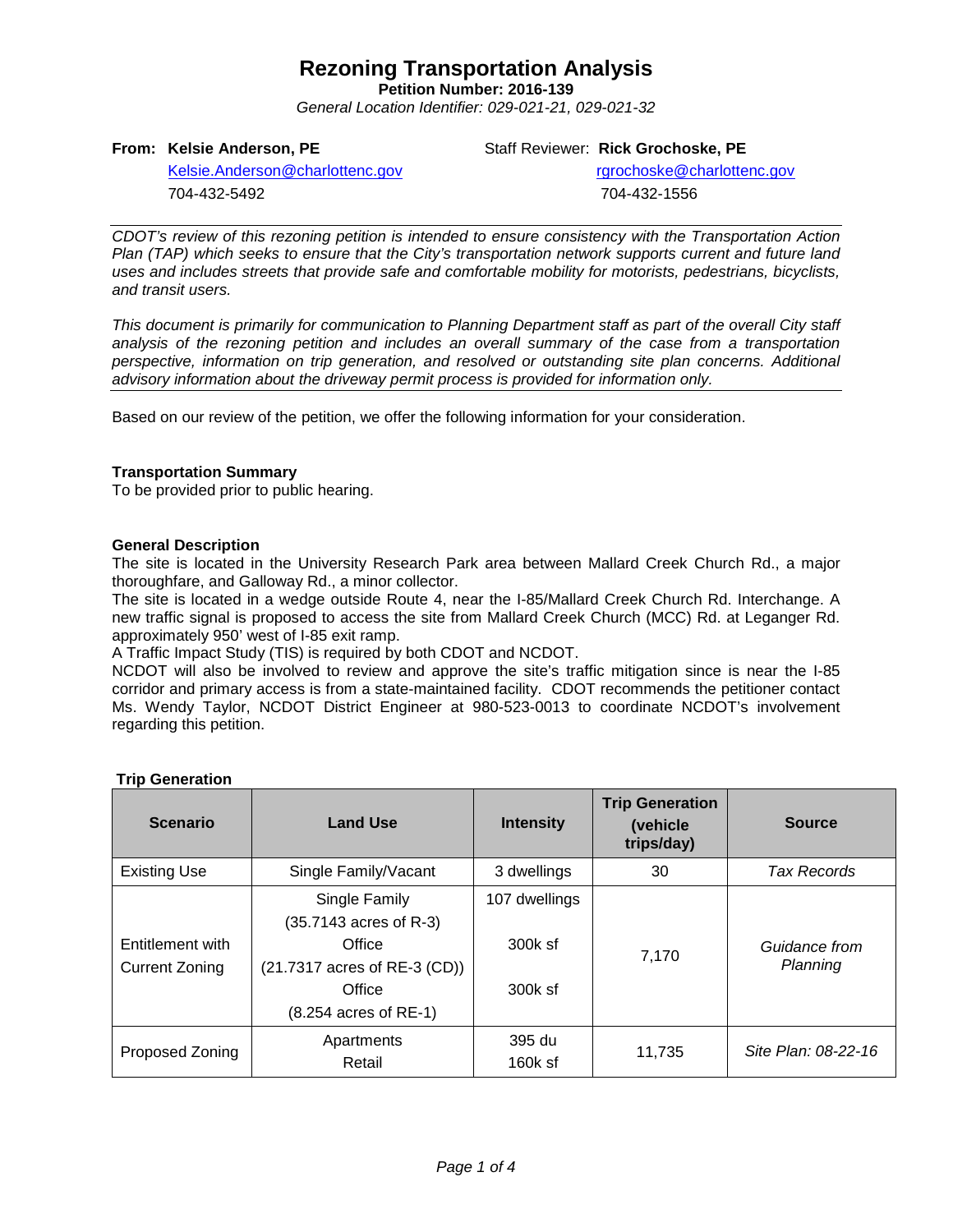**Petition Number: 2016-139**

*General Location Identifier: 029-021-21, 029-021-32*

**Resolved Issues**

N/A

### **Outstanding Issues**

- 1. The petitioner should revise the site plan along the site's Mallard Creek Church (MCC) frontage as follows:
	- a. Depict and provide a conditional note to extend curb/gutter, add an 8' planting strip and a 12' wide multiuse path to the I-85 exit ramp, including a right-turn channelizing/ped island if dedicated dual rights are needed on at the I-85 exit ramp, upon NCDOT approval.
	- b. Depict and provide a conditional note to restrict the proposed site driveway on MCC Rd. to a right-in only movement.
- 2. The petitioner should revise the site plan along the site's Galloway frontage as follows:
	- a. Depict and provide a conditional note to add an 8' planting strip and 6' wide sidewalk along the south side of Galloway Rd. between Garrison Rd. and Leganger Rd.
	- b. Depict and provide a conditional note to dedicate in fee simple 36' right-of-way as measured from the street's existing centerline needs along the site's Galloway Rd's. frontage to accommodate a local collector typical street cross-section (see CLDSM U-07). Additional traveled way width may be required during permitting to accommodate left turn lanes at driveways. Coordinate with CDOT to determine appropriate bicycle and pedestrian facilities within cross section.
	- c. Depict and provide a conditional note to implement a westbound 150' left turn storage lane on Galloway Rd. at Legranger Rd. extension when requested by CDOT.
	- d. Depict and establish a building set back line along the site's Galloway Rd's. frontage east of Leganger Rd. to accommodate a future I-85 grade separation structure. A proposed 100' building set back line as measured from Galloway Rd's existing centerline needs to be established during the rezoning process to account for future right-of-way, temporary construction needs to insure the site's planned buildings and parking are located and setback to accommodate a future Galloway Rd. I-85 overpass.
- 3. The petitioner should revise the site plan along the site's Legranger extension frontage as follows:
	- a. Depict and provide a conditional note relocating the northernmost proposed site driveway located on Leganger Rd. extension, serving the multi-family buildings along Galloway Rd., to approximately 250' south of Galloway Rd.
	- b. Depict and provide a conditional note that would restrict site driveways and on-street parking within 150' of all proposed roundabouts approach legs.
	- c. Depict and provide a conditional note to restrict the proposed site driveway on Leganger Rd. extension, serving the Mallard Creek Presbyterian Church, to right-in/right-out movements, including the installation of a raised concrete median between MCC and the roundabout.
	- d. Depict and provide a conditional note to preserve a future east/west street connection to the site's western property line, connecting Legranger Rd. to parcel no. 02902101 and a possible street extension to Creekmere Lane in the future.
	- e. Traffic circle north of MCC on the Legranger Rd extension should operate like a roundabout, not a four-way stop to ensure operations at signalized intersection are unimpeded by internal circulation.
	- f. Depict and provide a conditional note committing to a Local Office/Commercial Wide minimum cross section and right of way in compliance with CLDSM U-05. Additional traveled way width may be required during permitting to accommodate left turn lanes at driveways. Coordinate with CDOT to determine appropriate bicycle and pedestrian facilities within cross section.
- 4. The petitioner should revise the site plan to include a conditional transportation note indicating that the existing southern Leganger Rd. leg realignment is required for approval of the signalized access point on MCC into the site. Spacing to the I-85 SB ramps interchange signal shall be maximized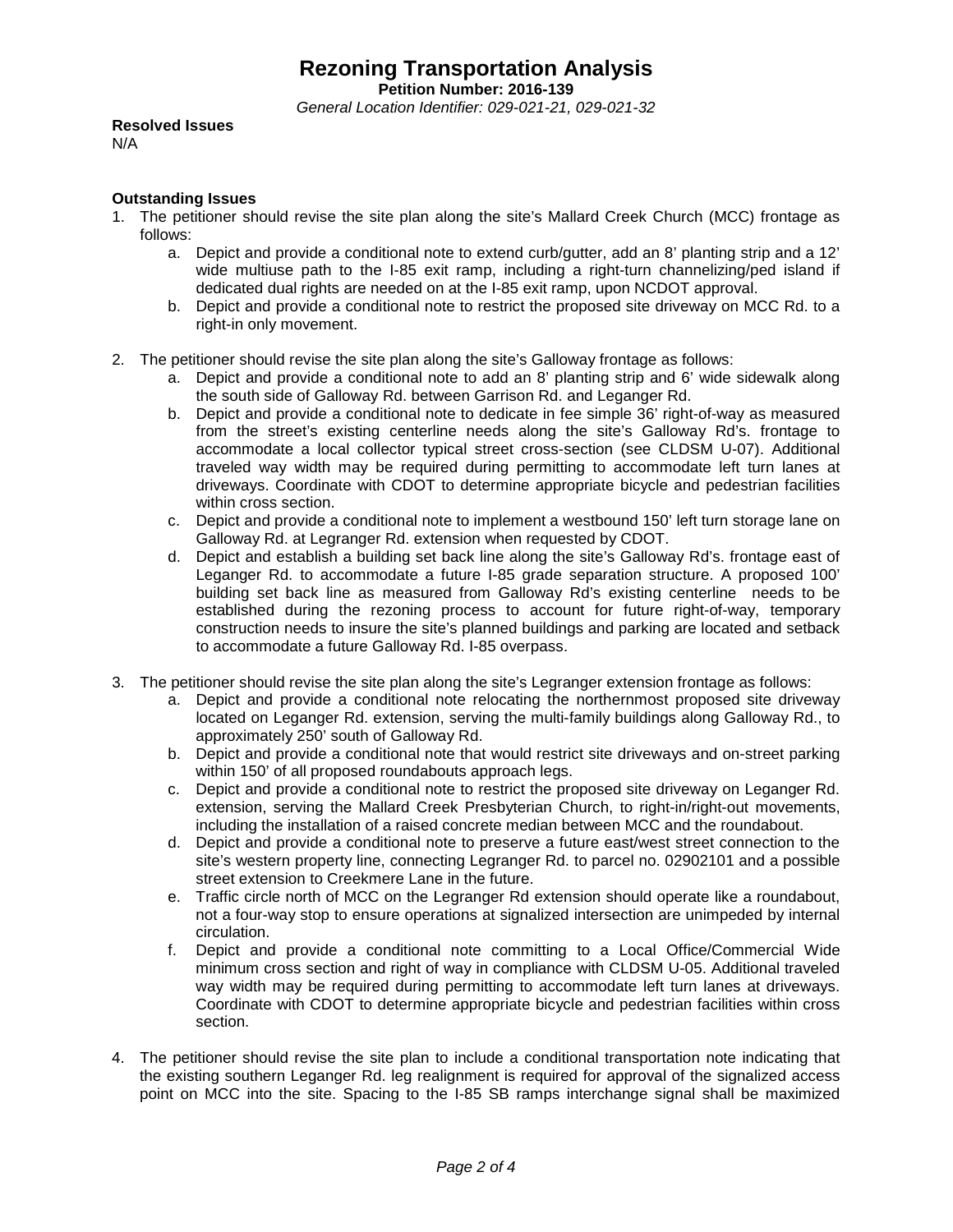# **Rezoning Transportation Analysis**

### **Petition Number: 2016-139**

*General Location Identifier: 029-021-21, 029-021-32*

(approximately 950') and is subject to NCDOT and CDOT approval. The final MCC Rd./Legranger Rd. intersection geometry will be determined and approved during the permitting process and will include requirements for:

- a. Pedestrian refuge islands on each street to shorten pedestrian crossing distances.
- b. Appropriate transition from mutiuse path to on-street bike lanes.
- c. Due to the sharp corners before the intersection near side signals are required to warn approaching traffic what the signal is showing.
- d. The single left turn lane on the north leg may not be able to be permissive. It appears the the left turning sight visibility is not adequate.
- e. Be sure the lane lines up once it is confirmed which ones are needed. If you have a single left turn opposing dual left turns it needs to be offset with a marked out lane.
- f. Provide at least a 100' tangent on each Legranger approach leg entering into the W. Mallard Creek Church right of way
- g. Provide flattest vertical alignment possible for best operations.
- 5. A Traffic Impact Study (TIS), required by both CDOT and NCDOT, has not been submitted. Additional transportation comments may be forthcoming once the agencies have completed the review of a submitted TIS.
- 6. The petitioner should revise the site plan to add a conditional note specifying dedication and fee simple conveyance of all rights-of-way to the City/NCDOT before the site's first building certificate of occupancy is issued.
- 7. The petitioner should revise the site plan to add a note specifying all transportation improvements will be constructed and approved before the site's first building certificate of occupancy is issued or phased per the site's development plan.

### **Advisory Information**

The following are requirements of the developer that must be satisfied prior to driveway permit approval. We recommend that the petitioner reflect these on the rezoning plan as-appropriate.

- 1. According to the City of Charlotte's Driveway Regulations, CDOT has the authority to regulate/approve all private street/driveway and public street connections to the right-of-way of a street under the regulatory jurisdiction of the City of Charlotte.
- 2. Adequate sight triangles must be reserved at the existing/proposed street entrance(s). Two 35' x 35' sight triangles (and two 10' x 70' sight triangles on North Carolina Department of Transportation on NCDOT maintained streets) are required for the entrance(s) to meet requirements. All proposed trees, berms, walls, fences, and/or identification signs must not interfere with sight distance at the entrance(s). Such items should be identified on the site plan.
- 3. The proposed driveway connection(s) to public streets will require a driveway permit(s) to be submitted to CDOT (and the North Carolina Department of Transportation on NCDOT maintained streets) for review and approval. The exact driveway location(s) and type/width of the driveway(s) will be determined by CDOT during the driveway permit process. The locations of the driveway(s) shown on the site plan are subject to change in order to align with driveway(s) on the opposite side of the street and comply with City Driveway Regulations and the City Tree Ordinance.
- 4. All proposed commercial driveway connections to a future public street will require a driveway permit to be submitted to CDOT for review and approval.
- 5. Any fence or wall constructed along or adjacent to any sidewalk or street right-of-way requires a certificate issued by CDOT.